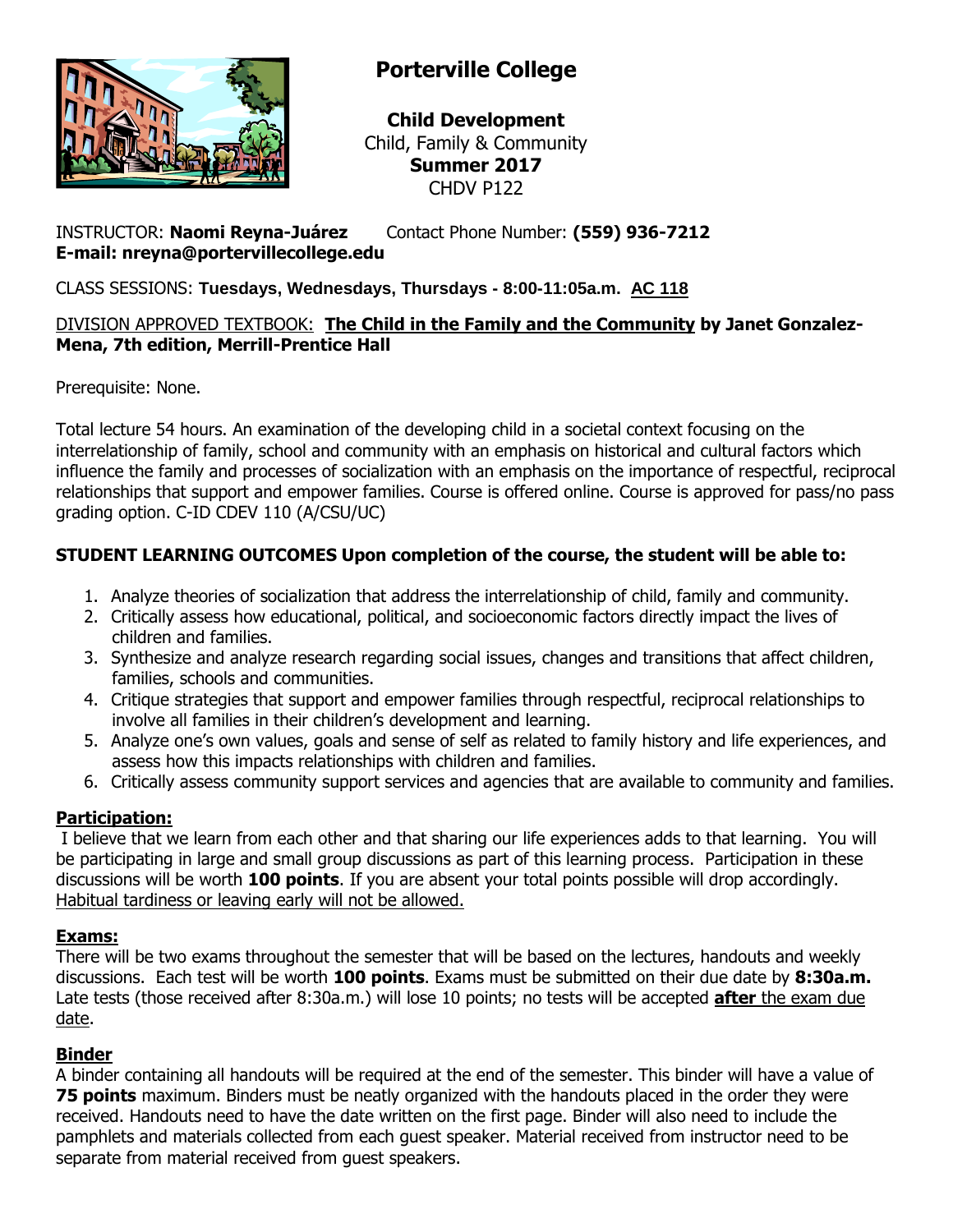### **In-Class and Homework Assignments**

There will be **in-class** and **homework** assignments during the semester. **In-class** assignments will be worth **50 points** and **homework** will be worth **75 points**. Late homework assignments will be given **only half credit**, and will only be accepted the **following** class session after an absence. In-class assignments **cannot**  be made up if you are absent on the day it was completed.

### **Final Class Assignment-Guest Speaker**

Each student must bring in a guest speaker from the community as a final class assignment. You are to select a presenter who will share information from an agency that provides services to families in Tulare County. We will discuss this assignment in more detail during the semester. This project will be worth a **maximum of 100** points. A maximum of **80 points** will be earned for bringing in a speaker and a maximum of **20 points** will be earned for submitting short summaries of each guest speaker. All students are required to have a guest speaker make a presentation.

#### **YOUR RESPONSIBILITIES**

- All students have the responsibility of being informed about Porterville College policies and regulations. The Porterville College catalog clearly describes the regulations and procedures regarding limits on credit load, minimum credit requirements, English requirements, required labs, course prerequisites, refund policies, probation and dismissal policies, etc.
- Students who do not have a college catalog in their possession should purchase a copy in the bookstore or Office of Admissions and Records, or view online at [www.portervillecollege.edu](http://www.portervillecollege.edu/) to familiarize themselves with its content.
- It is the student's responsibility to drop the class if needed. Non-attendance does not release students from this responsibility. If you do not drop class before the final drop date listed in the College schedule of classes, you will receive an "F" on your records.
- Complete the required reading and participate in the group discussions
- Complete written and oral assignments, exams and projects
- All assignments are due on the date assigned, **no late assignments** will be accepted, UNLESS noted.
- No children are allowed in classroom, please make arrangements for child care
- No cell phones or pagers during class. Cell phones must be muted. IF you must take a cell phone call, please wait until you have left the classroom and moved twenty feet from the door to answer.
- If you must arrive late, please enter class quietly so that you do not disturb the other students. It is your responsibility to sign into class at the end of the class for participation.
- **Find a "buddy" in class**, if you must be absent or arrive late to class, this person can give you the assignment or information you missed. It is not the instructor's responsibility to stay after class to supply missing information because you did not make it to class on time.
- Read this quide and any other course material carefully and frequently
- If you have any questions please contact me on my cell phone: **(559) 936-7212**

### **HONESTY POLICY**

 Students are expected to do their OWN work, incidents of plagiarism (using ideas or work of another person without giving credit to the source) or cheating will result in disciplinary action according to the Student Code of Conduct in the College's Catalog.

### **CLASS PARTICIPATION AND ATTENDANCE**

 Participation and attendance are expected of everyone. By participating in class, students are able to be engaged in the learning process, critically assess the materials presented, and shape the focus of the class so it meets their needs. If you are absent, you will not be able to participate in scheduled classroom activities and this will affect your final grade. **You are responsible for signing in each class session. If you are not signed in, you will not receive credit for that session.**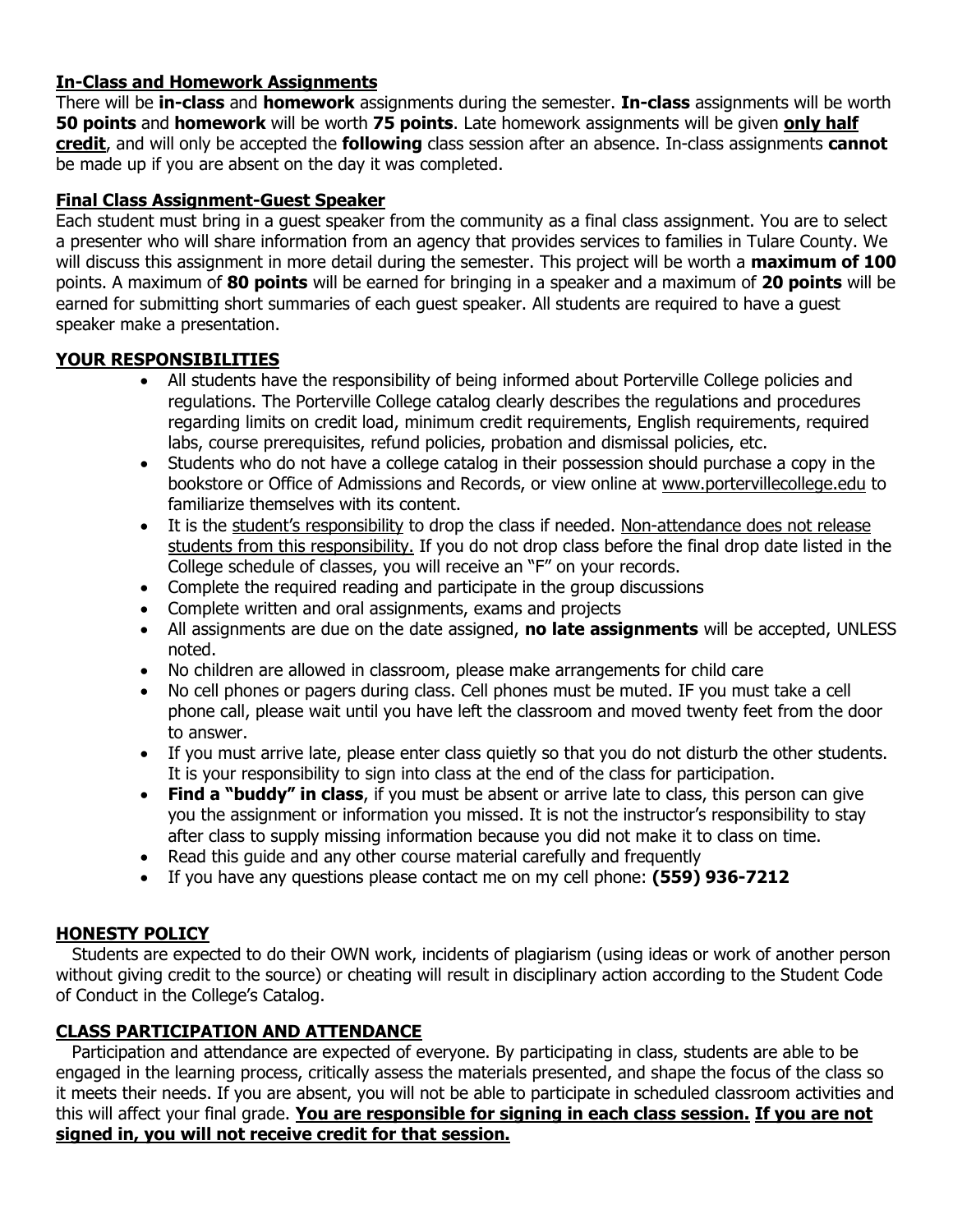#### **CONDUCT OF STUDENT**

Students are expected to formulate and observe among themselves a proper standard of conduct, showing such respect for order, morality, personal honor and the rights of others as is demanded of good citizens. Customary respect will be expected in this class. Students have a right to respectfully disagree but there will be no rude written or verbal comments among the students or instructor. Failure to be respectful to others will be sufficient cause for disciplinary action. The student code of conduct is available in the office of the Dean of Learning, AC-101.

#### **CONTROLLED SUBSTANCES**

 The use, sale, or possession on campus or presence on campus under the influence of any controlled substance is prohibited by law. Violation of this policy will result in disciplinary action as outlined in the Student Conduct and Discipline Handbook.

#### **DISMISSAL FROM CLASS**

An instructor may, for good cause as defined by law, remove a student from class for the day of removal and the next class meeting. The Kern Community College District Student Discipline Policy provides for due process and stipulates the procedure for administration of discipline. The policy is available in the office of the Dean of Learning.

#### **DISABILITY POLICY**

 Students with verified disability may qualify for alternate media, extended time testing and other various accommodations provided by the Disability Resource Center. Please contact the DRC or AC 115 or call 559- 791-2215, or talk with your instructor for further information. Students should do this in a timely manner.

#### **VETERANS SERVICES:**

The Veterans Resource Center (VRC) at Porterville College is committed to serving the needs of our student veterans by providing comprehensive services and support to assist them in making a smooth transition from the military to the classroom. If you are a student veteran or veteran dependent and need any assistance please stop by the VRC in AC-116. If you have special circumstances, such as upcoming deployments, drill requirements, or disabilities, you are encouraged to communicate these, in advance if possible, to the instructor. Thank you for your service.

#### **GRADING SCALE:**

Points Possible: Grade: Grade: Grade: Grade: Grade: Grade: Grade: Grade: Grade: Grade: Grade: Grade: Grade: Grade: Grade: Grade: Grade: Grade: Grade: Grade: Grade: Grade: Grade: Grade: Grade: Grade: Grade: Grade: Grade: Gr

| <b>Participation</b>          | 100 | $550 - 600$ points = A |
|-------------------------------|-----|------------------------|
| <b>Exams (2)</b> 100 pts each | 200 | $500 - 549$ points = B |
| <b>Binder</b>                 | 75  | $450 - 499$ points = C |
| <b>In-Class Assignments</b>   | 50  | $400 - 449$ points = D |
| <b>Homework</b>               | 75  | Less than 300<br>$=$ F |
| <b>Final Assignment</b>       | 100 |                        |

| $50 - 600$ points = A      |  |  |
|----------------------------|--|--|
| 00 – 549 points = B        |  |  |
| $50 - 499$ points = C      |  |  |
| 00 – 449 points = D        |  |  |
| ess than 300 $\,$ = F $\,$ |  |  |

**TOTAL POINTS POSSIBLE: 600**